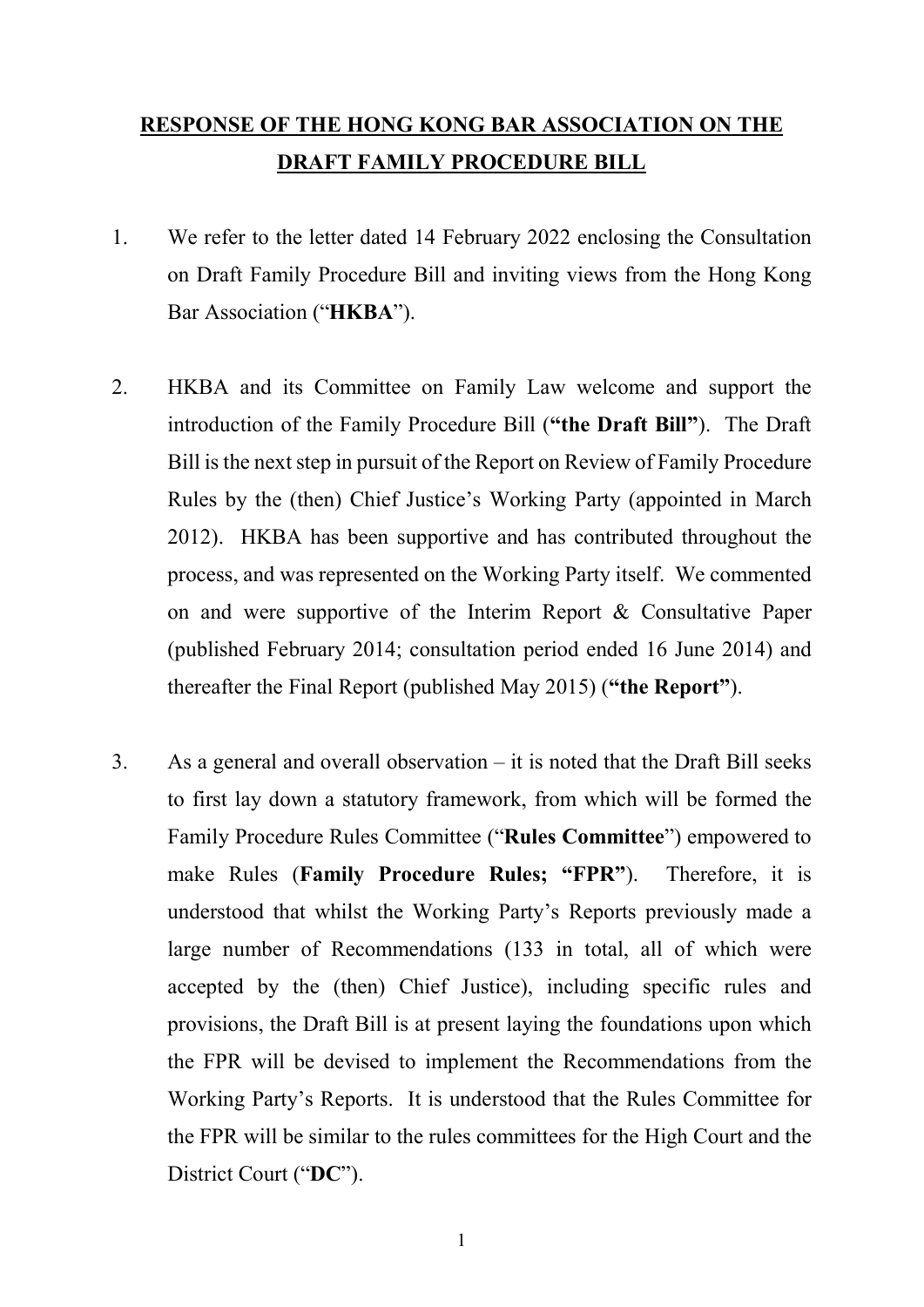- 4. We note that the FPR will be the subject matter of "further public" consultation", and look forward to contributing towards the same.
- 5. It is also noted that whilst selected clauses (see Clause 1(3)) relating to the Family Master system will come into operation sooner, the remaining clauses will commence with the FPR at a later stage. In the meantime, the current procedures remain in force, including, for example, the Matrimonial Causes Rules, Cap.179A ("MCR"), with the present Rule 3 of the MCR reflected in Clause 21, which provides that Rules of the High Court apply to fill in where there is "no provision". It is noted that many current rules, including MCR, will be given 'repealed legislation' status in the future (see Clause 3(3)).
- 6. We note the emphasis on using 'plain language' to be "carefully reviewed from the perspective of lay court users". This is a welcomed approach that we strongly support and will improve access to justice in the Family Court system. Clause 2(2) is an example of language simplification and an approach that we support and encourage to be adopted throughout the FPR.
- 7. Clause 3. Clause 3(1)(a) refers to the 'inherent jurisdiction' of the Court of First Instance ("CFI") – which has a qualified definition in Clause 2 ("in relation to a child"). For clarity, we suggest making express whether the legislative intent is that Clause 3(1)(a) only applies to "a proceeding that falls within the CFI's inherent jurisdiction in relation to a child" (in line with the qualified definition in Clause 2), or could also apply to the CFI's inherent jurisdiction more generally *(i.e.* wider than and not bound / restricted by the scope and ambit of the Clause 2 qualification). This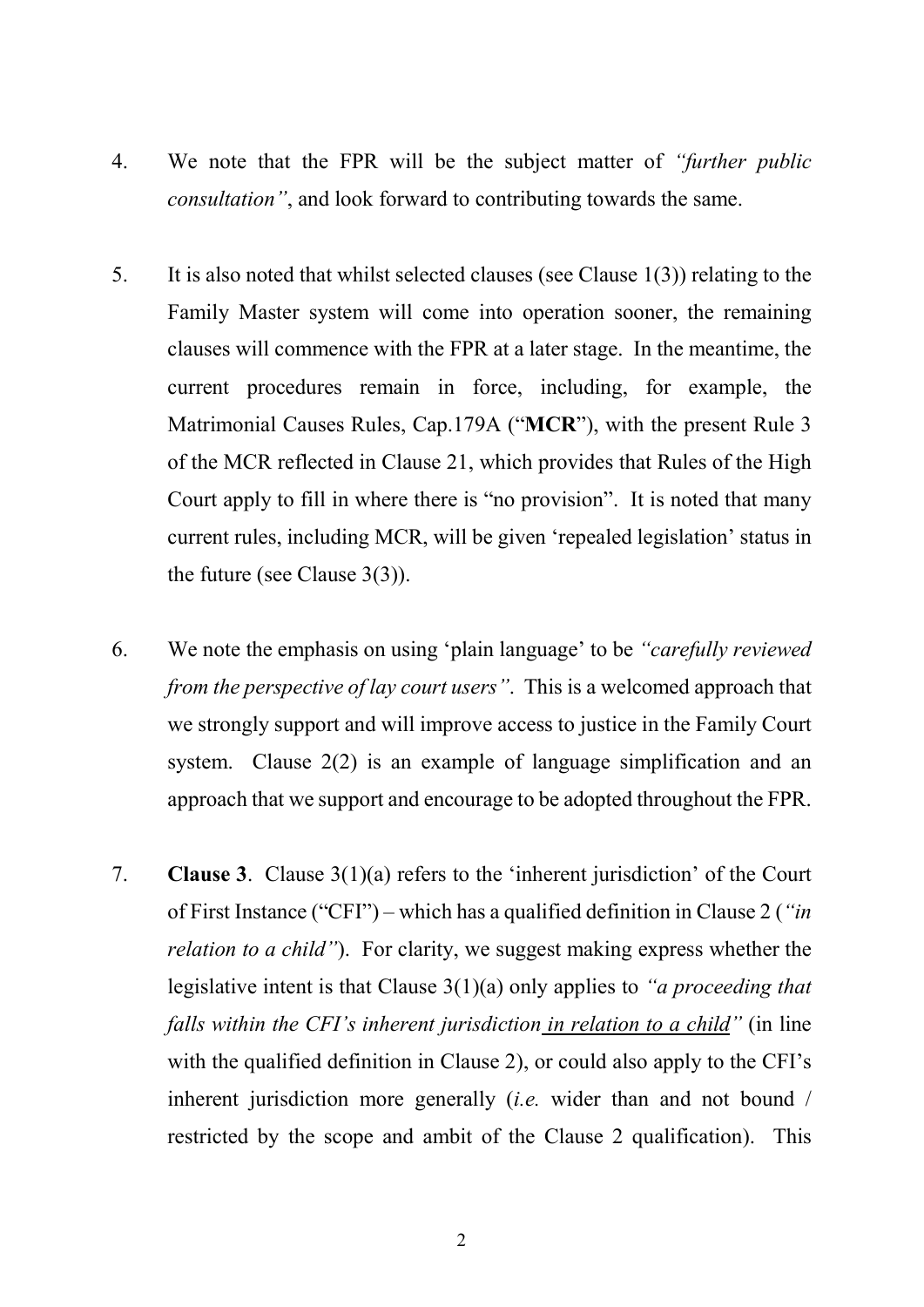clarification is important because the definition 'family proceeding' is used throughout.

- 8. Clause  $3(1)(e)$  we respectfully suggest the following for clarity "*a* proceeding started under any repealed legislation as set out in subsection(3)".
- 9. Clause 4. We suggest including section 12 of the Inheritance (Provision for Family and Dependants) Ordinance, Cap.481 in Clause 4(2)(g).
- 10. Clause 8 addresses the transfer of proceedings between the CFI and Family Court. Clauses  $8(2)$ ,  $8(3)(b)$  and  $8(4)(a)$  refer to transfers between the courts occurring where warranted "having regard to all the circumstances" of the case. It is suggested that it may be beneficial for the Bill to particularise, with reference to the leading cases on the issue, what factors may be considered by the Courts in a transfer application to give greater clarity for these applications. The same suggestion would apply in respect of Clauses  $9(2)(a)$  and  $9(3)$ .
- 11. Clause 9 grants the Family Court powers to deal with inherent jurisdiction proceedings where the CFI has transferred the same to it. This is a sensible expansion of the Family Court's jurisdiction and provides for a longstanding lacuna in the Family Court's jurisdiction, whilst also providing for safeguards preserving the CFI's inherent jurisdiction. It is noted that Clause 9(4) which mandates the Family Court to re-transfer back cases to the CFI under specified circumstances, including where the CFI so directs.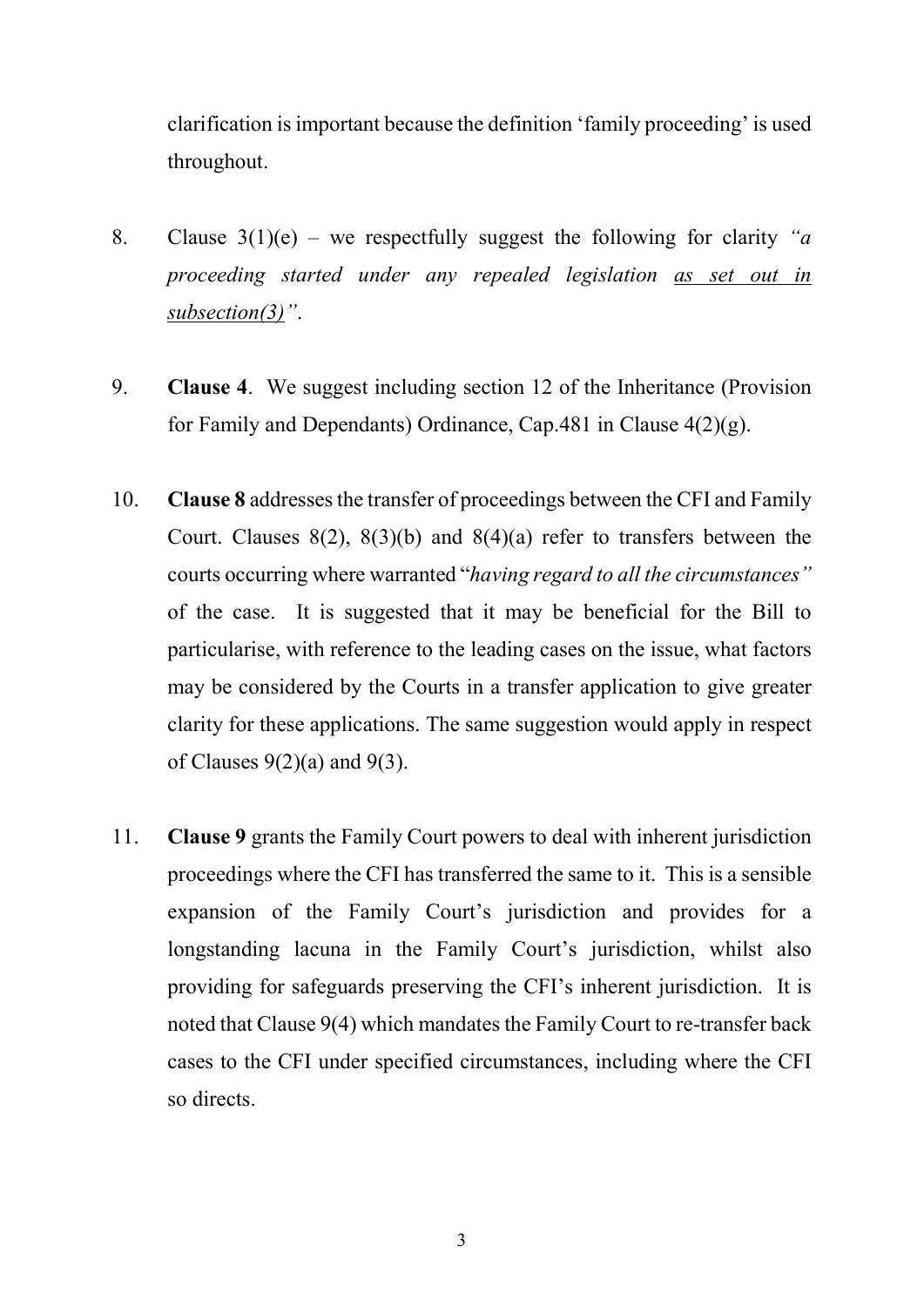- 12. Clause 11 is a welcomed and much needed clarification as to the Family Court's jurisdiction. Where third-party related proceedings do not fall within section 17 of the Matrimonial Proceedings and Property Ordinance, Cap 192 ("MPPO"), including most  $TL$  v. ML proceedings, it will now be possible to point to express powers to make formal declarations as to beneficial ownership unrestricted by the District Court Ordinance, Cap 336. The Family Court will be able to make binding orders against the thirdparty, including injunctions beyond the scope of section 17 of MPPO (e.g. a mandatory injunction of unlimited value; or indeed, other forms of relief that would otherwise not fall within any other statutory provision).
- 13. Clause 12. As a matter of clarification, we suggest that Clause 12(2) be preceded by the words "Save where an enactment expressly provides to the contrary, the court has power to vary ……". For example, section 11 of the MPPO contains primary powers as well as express powers of variation. We suggest clarifying whether Clause 12(2) is intended to grant powers to vary, suspend, rescind or discharge where there was previously no statutory power (i.e. powers of variation are no longer limited to only section 11 of the MPPO).
- 14. In this respect, under the existing law, there is no power to vary a lump sum unless it is a lump sum payable by instalments. This has an important impact in, for example, settlement negotiations where the paying party is willing to offer as part of a settlement package a lump sum, but wants to do so by instalments over a period of months or years. The receiving party may be willing to bear the risk of the paying party later applying to vary the lump sum either in respect of the quantum or scheduled payment (or both) but may seek a higher amount to compensate for the delay in receipt and the element of risk.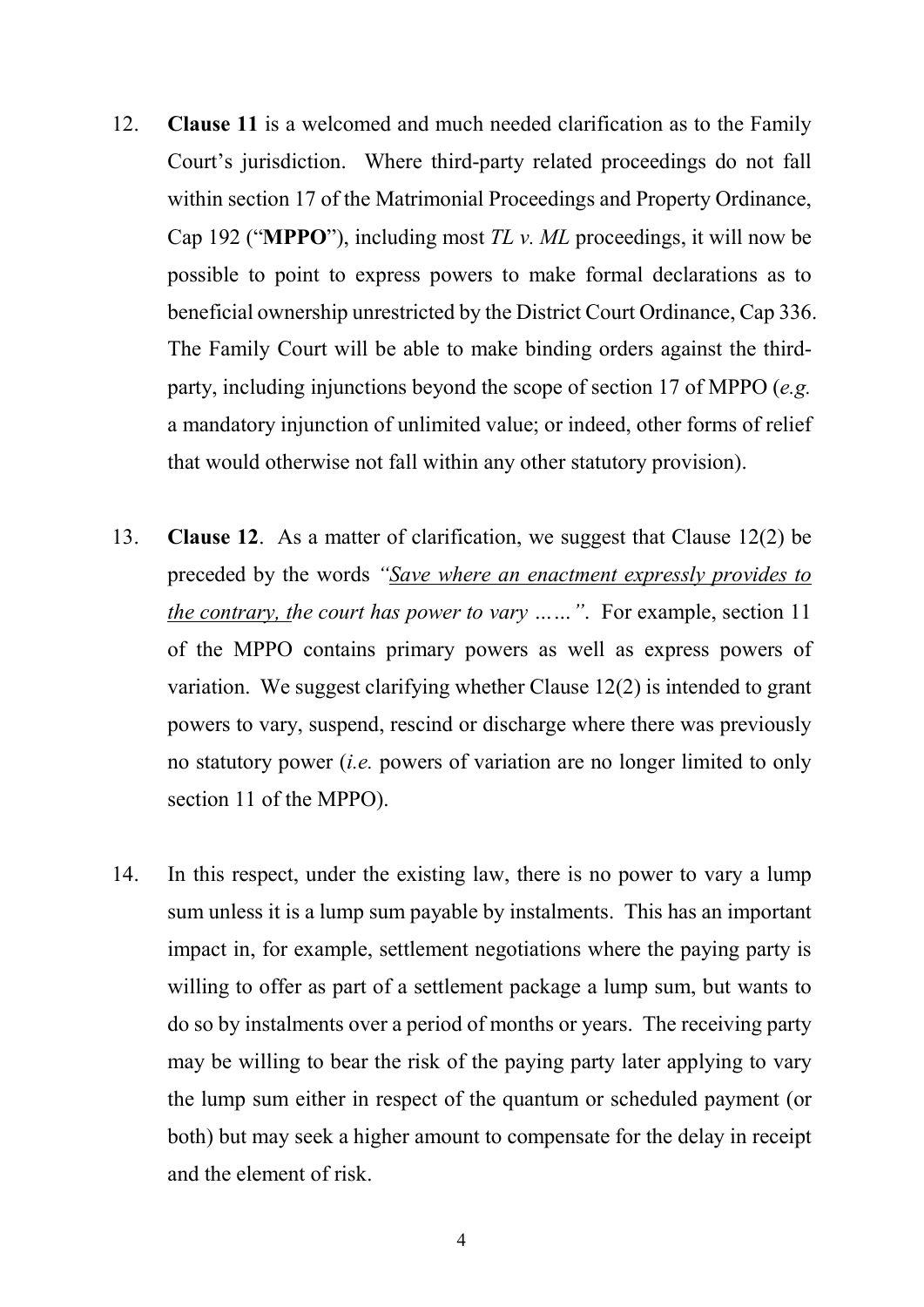- 15. A change of this magnitude under Clause 12(2) (i.e. the court having an express power to vary an order made by it) should be made with awareness of the potential consequences to litigants in respect of issues of enforcement of financial orders reached by settlement or after trial. For example, theoretical variability should mean that all financial orders, including non-instalment single lump sum payments, will become not provable in bankruptcy.
- 16. Clause 12(2)(a) provides for express powers to rescind an order and relist the application. This is a welcomed expansion of power and will dispense with the future need to artificially commence 'fresh action' to set aside ancillary relief orders.
- 17. Clause 12(2)(b) provides for express powers to correct an 'invalid' order by 'replacing' the order with one the court has power to make. This is a welcomed expansion of power and will dispense with the future need to 'appeal' where the more appropriate application is in the nature of a Barrell Enterprises application. We note that the new power is not subject to the limitations of the 'slip rule' nor is it restricted to applications made before formal sealing of orders (Barrell applications cannot be made after formal sealing of order).
- 18. Clause 15. We refer to our previous submission dated 26 July 2021 in relation to Practice Direction SL10.4. In paragraph 4 of that submission, it was noted that

4. To the extent that the proposed system effectively foreshadows the introduction of Masters, the advantages of a docket system with the interlocking 3-way approach (Main Suit, Ancillary Relief and Children) should not be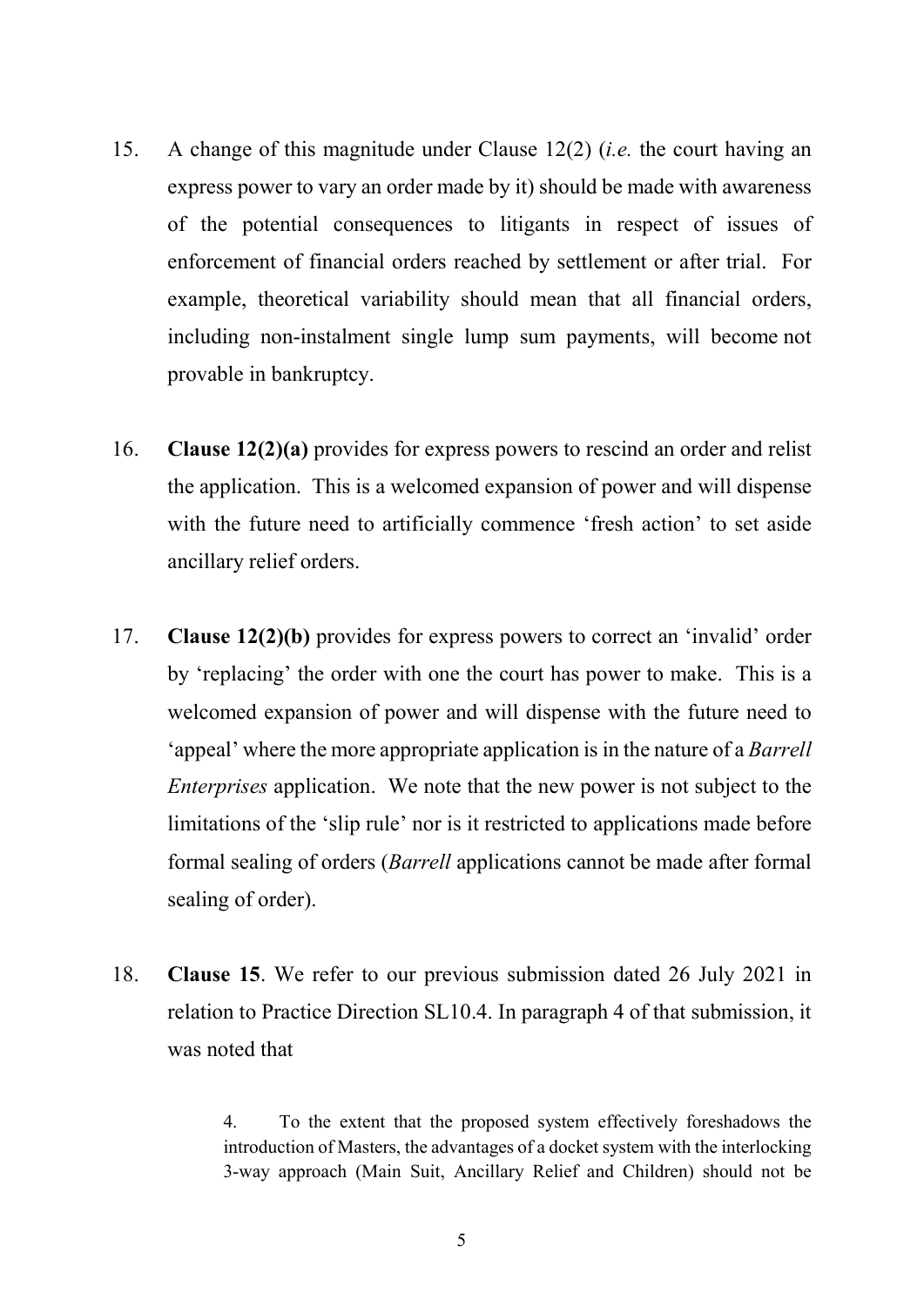unduly compromised: the best of both worlds can be achieved by pairing the CMJ with the AJ, so that they can work together.

- 19. It is respectfully suggested that as part of the proposed reforms, this "pairing" or "grouping" should be transparent *i.e.* the parties and their advisors should know which Judges will be hearing a particular matter and giving directions and ultimately the CDR/FDR/Trial.
- 20. Clause 17. The reference to "Family Proceedings and Property Ordinance" under Clause 17(f) should be "Matrimonial Proceedings and Property Ordinance".
- 21. Clause 18 uses the word "private", which is not defined in Clause 2. It is suggested either to define "private" meaning "not open to the public"  $(c.f.)$ PD 15.15) or alternatively to include a "for the avoidance of doubt" subsection to define what the word means in this context.
- 22. Clause 20. The existing time limit for applications for leave to appeal from an order of the Family Judge differs depending on whether the order is "final" or "interim". There is some ambiguity in respect of child-related orders in that, in a very real sense, such orders can never be "final" in that the Court retains jurisdiction over the child to vary orders or suspend them from time to time, upon application being made. This Bill provides an opportunity to incorporate and clarify the time limits applying to applications for leave to appeal, for example, to confirm that the time limit for all child-related orders is to be 28 days from the date of the order.
- 23. Others. It is beyond this Paper to address other aspects of much-needed reform, e.g. limitations on interim lump sums under the existing